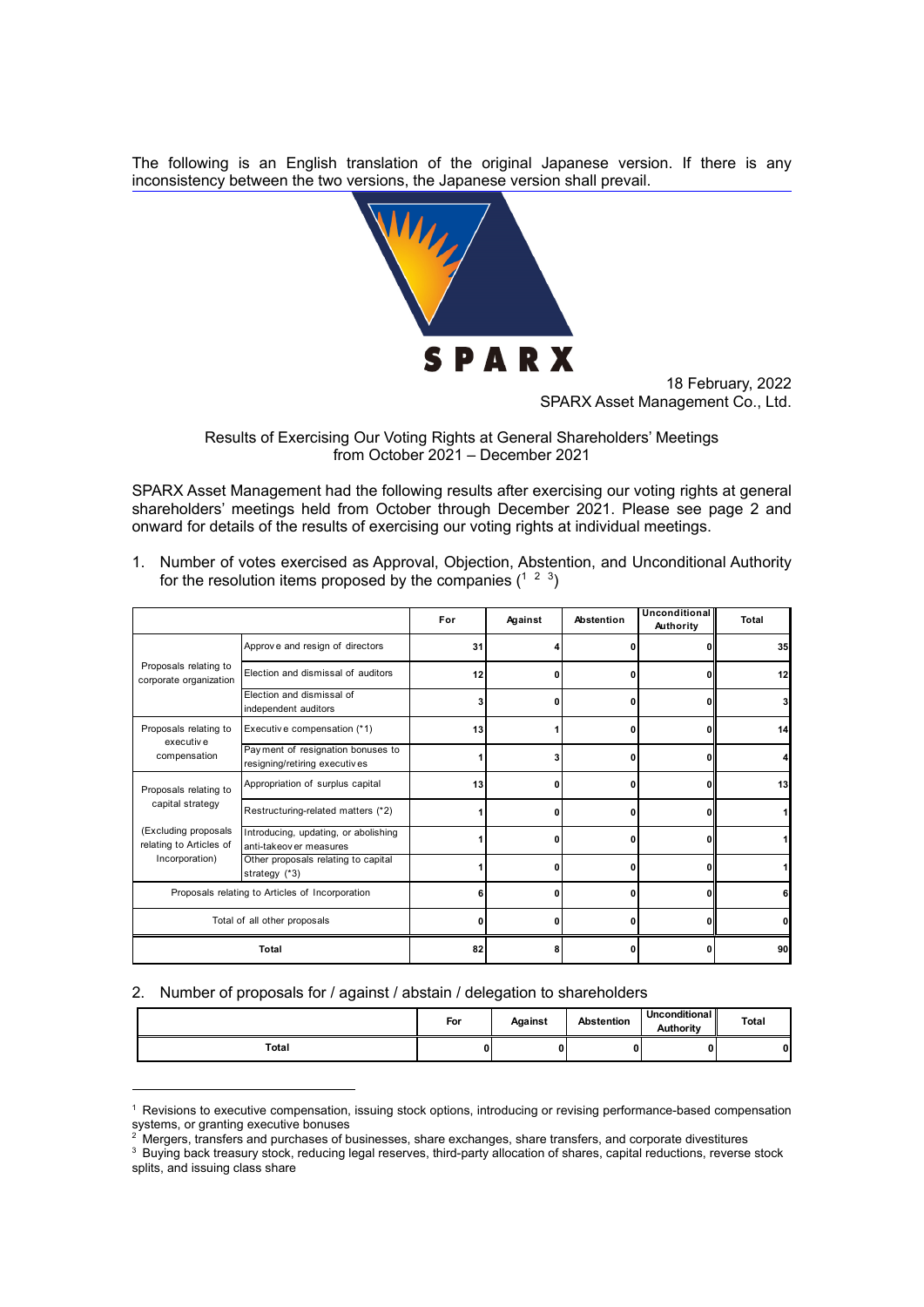## 3. Overview of the Results of Exercising Our Voting Rights (Individual Disclosure \*4)

|      | Code Name                            | Type of<br>meeting | Date     | Item $#$       | Proposal category                                                           | Vote              |
|------|--------------------------------------|--------------------|----------|----------------|-----------------------------------------------------------------------------|-------------------|
| 1716 | <b>DAI-ICHI CUTTER KOGYO</b><br>K.K. | Extra              | 20211216 | 3              | Presentation of resignation bonuses to<br>resigning/retiring director       | Against           |
| 4194 | Visional.Inc.                        | Regular            | 20211027 | 3              | Election of alternate director (Audit committee<br>member)                  | Against           |
| 6050 | E-Guardian Inc.                      | Regular            | 20211222 | $\overline{2}$ | Election of directors                                                       | Partially against |
| 6050 | E-Guardian Inc.                      | Regular            | 20211222 | 5              | Introduction and revision of performance-<br>linked stock compensation plan | Against           |
| 6284 | NISSEI ASB MACHINE<br>CO.LTD.        | Regular            | 20211216 | 1              | Election of directors                                                       | Partially against |
| 6284 | NISSEI ASB MACHINE<br>CO.LTD.        | Regular            | 20211216 | 3              | Retirement benefits to retiring corporate<br>auditors                       | Against           |
| 7065 | <b>UPR Corporation</b>               | Regular            | 20211125 | $\overline{2}$ | Retirement benefits to retiring corporate<br>auditors                       | Against           |
| 7792 | Colan Totte.Co.,Ltd.                 | Regular            | 20211223 | $\overline{2}$ | Election of directors                                                       | Partially against |

## Company's proposals

Shareholder proposals None

-

 $4$  This disclosure of individual voting results only shows objections to corporate proposals and approvals of shareholder

proposals. Across all funds and strategies, we indicate the objections (or approvals for shareholder proposals) for each proposal to which the vote applies, even if only partially. Currently, we do not disclose the reasons for objecting to or approving proposals for the time being. Moreover, for votes relating to director elections, we disclose either partial or all objections depending on the situations. We do not disclose the individual names in a way that enable to specify the individual name of director candidates.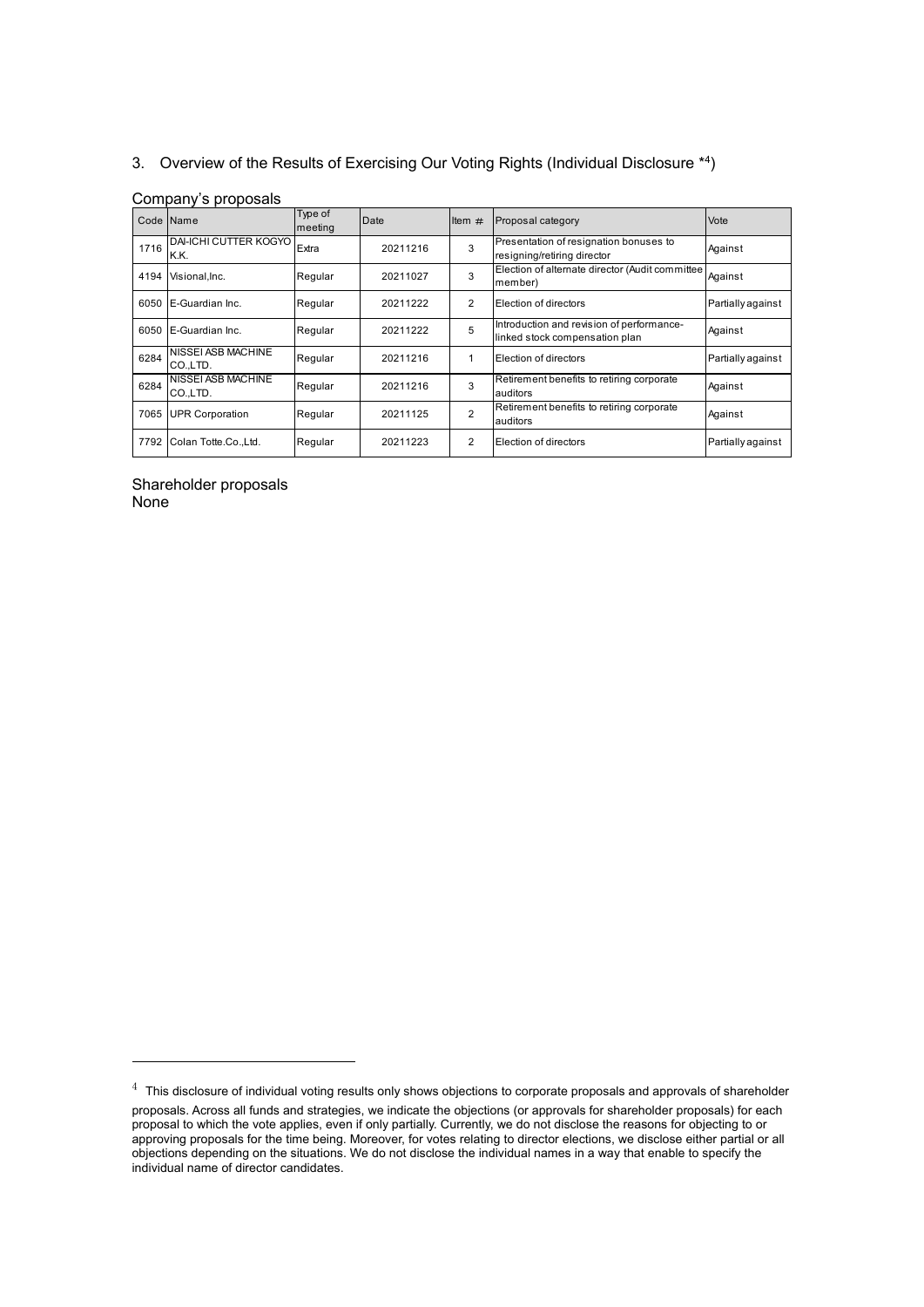## Results of Exercising Our Voting Rights at General Shareholders' Meetings from October 2021 – December 2021 (Reference)

18 February, 2022 SPARX Asset Management Co., Ltd.

SPARX Japan Sustainable Equity Strategy had the following results after exercising our voting rights at general shareholders' meetings held for the period. The individual items shown in this document are included in the company-wide results disclosed separately.

Reasons:

1 Inappropriateness by means of fitness

2 Inappropriateness by means of fitness

3 Less contribution to shareholder profits

4 Less contribution to shareholder profits

|      | Code Name                  | Meeting Type Date |            | Item $#$       | Proposed<br>by | Classification                                                              | Vote | Reason |
|------|----------------------------|-------------------|------------|----------------|----------------|-----------------------------------------------------------------------------|------|--------|
| 1407 | West Holdings Corporation  | Regular           | 2021/11/26 | 1              | Company        | Dividends of surplus                                                        | For  |        |
| 1407 | West Holdings Corporation  | Regular           | 2021/11/26 | $\overline{2}$ | Company        | Election of director                                                        | For  |        |
| 1407 | West Holdings Corporation  | Regular           | 2021/11/26 | $2 - 1$        | Company        | Election of director                                                        | For  |        |
| 1407 | West Holdings Corporation  | Regular           | 2021/11/26 | $2 - 2$        | Company        | Election of director                                                        | For  |        |
| 1407 | West Holdings Corporation  | Regular           | 2021/11/26 | $2 - 3$        | Company        | Election of director                                                        | For  |        |
| 1407 | West Holdings Corporation  | Regular           | 2021/11/26 | $2 - 4$        | Company        | Election of director                                                        | For  |        |
| 1407 | West Holdings Corporation  | Regular           | 2021/11/26 | $2 - 5$        | Company        | Election of director                                                        | For  |        |
| 1407 | West Holdings Corporation  | Regular           | 2021/11/26 | $2 - 6$        | Company        | Election of director                                                        | For  |        |
| 1407 | West Holdings Corporation  | Regular           | 2021/11/26 | $2 - 7$        | Company        | Election of director                                                        | For  |        |
| 1407 | West Holdings Corporation  | Regular           | 2021/11/26 | $2 - 8$        | Company        | Election of director                                                        | For  |        |
| 1407 | West Holdings Corporation  | Regular           | 2021/11/26 | 3              | Company        | Introduction and revision of performance-<br>linked stock compensation plan | For  |        |
| 3046 | JINS HOLDINGS Inc.         | Regular           | 2021/11/25 | $\mathbf{1}$   | Company        | Dividends of surplus                                                        | For  |        |
| 3046 | JINS HOLDINGS Inc.         | Regular           | 2021/11/25 | $\overline{2}$ | Company        | Election of director                                                        | For  |        |
| 3046 | JINS HOLDINGS Inc.         | Regular           | 2021/11/25 | $2 - 1$        | Company        | Election of director                                                        | For  |        |
| 3046 | JINS HOLDINGS Inc.         | Regular           | 2021/11/25 | $2 - 2$        | Company        | Election of director                                                        | For  |        |
| 3046 | JINS HOLDINGS Inc.         | Regular           | 2021/11/25 | 3              | Company        | Election of auditor                                                         | For  |        |
| 3046 | JINS HOLDINGS Inc.         | Regular           | 2021/11/25 | $3 - 1$        | Company        | Election of auditor                                                         | For  |        |
| 3046 | JINS HOLDINGS Inc.         | Regular           | 2021/11/25 | $3-2$          | Company        | Election of auditor                                                         | For  |        |
| 3046 | JINS HOLDINGS Inc.         | Regular           | 2021/11/25 | 4              | Company        | Change in director's remuneration amount                                    | For  |        |
| 3046 | JINS HOLDINGS Inc.         | Regular           | 2021/11/25 | 5              | Company        | Change in auditor's remuneration amount                                     | For  |        |
| 3563 | FOOD & LIFE COMPANIES LTD. | Regular           | 2021/12/23 | $\mathbf{1}$   | Company        | Dividends of surplus                                                        | For  |        |
| 3563 | FOOD & LIFE COMPANIES LTD. | Regular           | 2021/12/23 | $\overline{2}$ | Company        | Election of director                                                        | For  |        |
| 3563 | FOOD & LIFE COMPANIES LTD. | Regular           | 2021/12/23 | $2 - 1$        | Company        | Election of director                                                        | For  |        |
| 3563 | FOOD & LIFE COMPANIES LTD. | Regular           | 2021/12/23 | $2 - 2$        | Company        | Election of director                                                        | For  |        |
| 3563 | FOOD & LIFE COMPANIES LTD. | Regular           | 2021/12/23 | $2 - 3$        | Company        | Election of director                                                        | For  |        |
| 3563 | FOOD & LIFE COMPANIES LTD. | Regular           | 2021/12/23 | $2 - 4$        | Company        | Election of director                                                        | For  |        |
| 3563 | FOOD & LIFE COMPANIES LTD. | Regular           | 2021/12/23 | $2 - 5$        | Company        | Election of director                                                        | For  |        |
| 3563 | FOOD & LIFE COMPANIES LTD. | Regular           | 2021/12/23 | $2 - 6$        | Company        | Election of director                                                        | For  |        |
| 3563 | FOOD & LIFE COMPANIES LTD. | Regular           | 2021/12/23 | 3              | Company        | Change in director's remuneration amount                                    | For  |        |